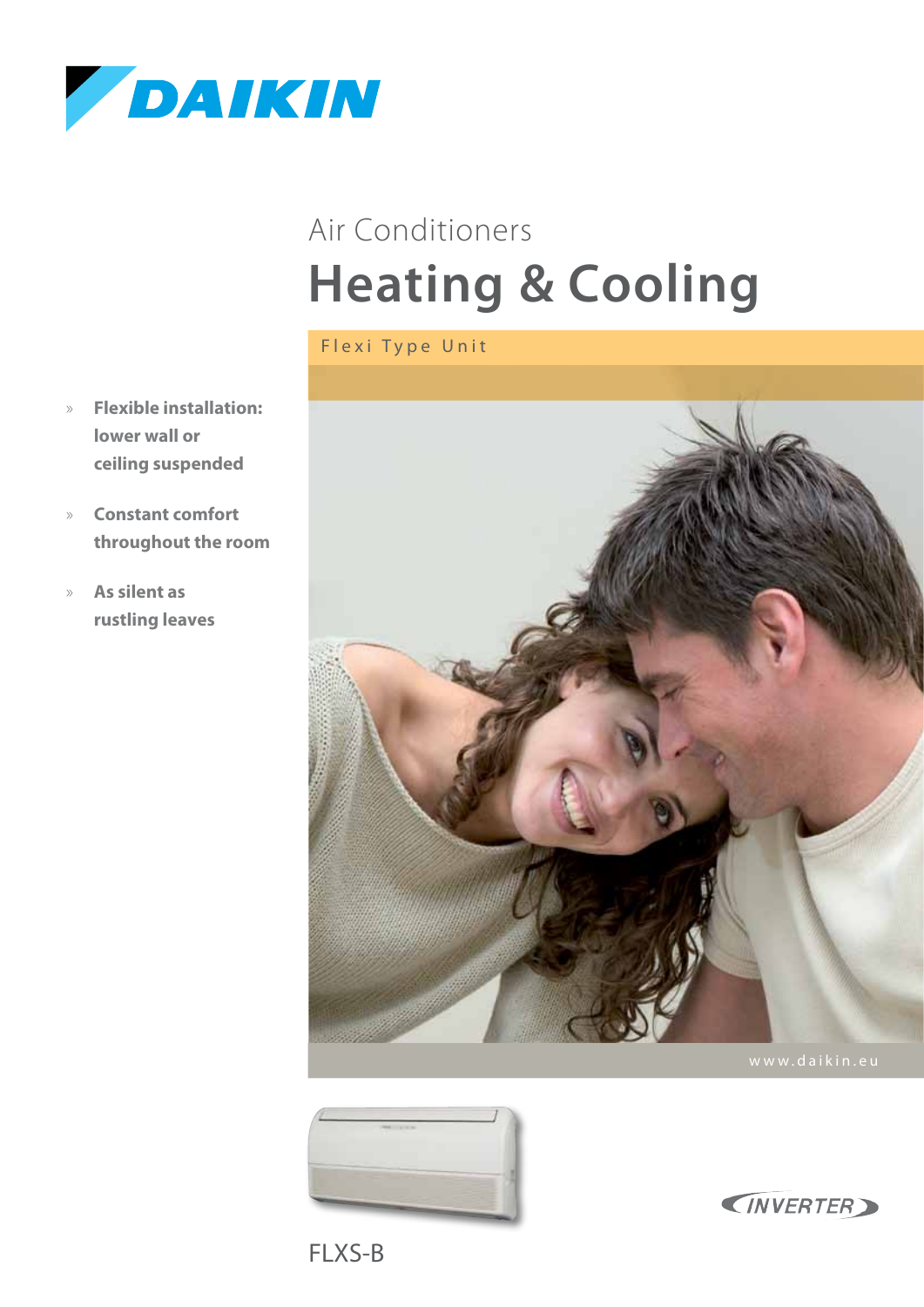

### A flexible solution for every home & every room

Thanks to Daikin, a comfortable living climate is available to everyone the whole year through. This flexi type unit offers flexible solutions as either lower floor or ceiling suspended installation is possible. The high-quality heat pumps of Daikin not only offers the possibility of cooling, it can also provide warmth. That way you can adjust the indoor temperature perfectly to your personal needs, both in the summer and winter seasons.

The indoor unit can be used in pair application, combining one indoor unit to one outdoor unit, or multi application, combining up to nine indoor units to one outdoor unit.

### Combining highest efficiency and year-round comfort with a heat pump system



### Inverter technology

Daikin's inverter technology is a true innovation in the field of climate control. The principle is simple: inverters adjust the power used to suit the actual requirement - no more, no less! This technology provides you with two concrete benefits:

### **Comfort**

The inverter repays its investment many times over by improving comfort. An air conditioning system with an inverter continuously adjusts its cooling and heating output to suit the temperature in the room thus improving comfort levels. The inverter reduces system start-up time enabling the required room temperature to be reached more quickly. As soon as the correct temperature is reached, the inverter ensures that it is constantly maintained.

#### ь **Energy efficient**

Because an inverter monitors and adjusts ambient temperature whenever needed, energy consumption drops by 30% compared to a traditional on/off system! (non-inverter).

### **Did you know that ...**

Air-to-air heat pumps obtain 75% of their output energy from a renewable source: the ambient air, which is both renewable and inexhaustible. Of course, heat pumps also require electricity to run the system, but increasingly this electricity can also be generated from renewable energy sources (solar energy, wind energy, hydropower, biomass). A heat pump's efficiency is measured in SCOP (Seasonal Coefficient Of Performance) for heating and SEER ( Seasonal Energy Efficiency Ratio) for cooling.

#### **Heating operation:**

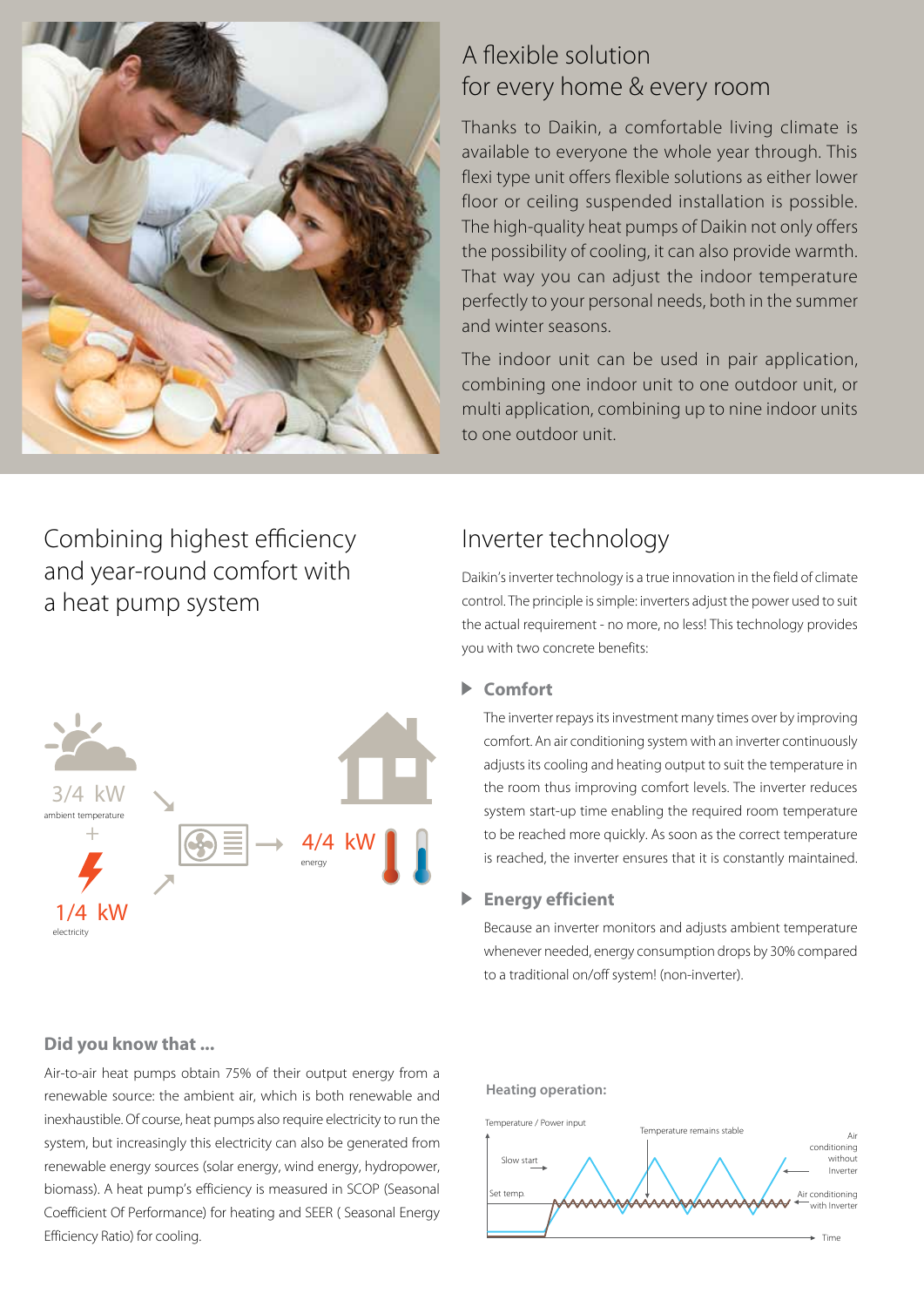## Comfort for every home and every room, day and night

### **Flexi type unit with flexible solutions**

It's the perfect choice for rooms without false ceilings as it allows either ceiling supended or lower wall installation. Ceiling suspended installation frees up wall and floor space, while lower wall installation is possible without loss of warm air.

#### **Combining a comfortable feeling and energy saving solutions**  $\blacktriangleright$

1. Vertical auto swing: this unit allows to select the vertical auto swing ensuring the even distribution of air and a homogeneous temperature in the room.



- 2. Saving energy, by preventing overcooling or overheating during night time by using the **night set mode**.
- 3. When pushing the **home leave button (1)** on the infrared remote control, the indoor temperature drops to a preset temperature level when you're out or sleeping. If you return and push the button again, the indoor temperature returns quickly to its original set temperature.
- Europe's new energy label: raising the bar on energy efficiency

To realise its challenging 20-20-20 environmental goals, Europe is imposing minimum efficiency requirements for energy related projects. These minimum requirements come into effect on 1 January 2013, and will be revised upward in subsequent years.

Not only does the Eco-Design Directive systematically raise the minimum requirements with respect to environmental performance, the method used to measure this performance has also been changed to better reflect real-life conditions. The new seasonal performance rating provides a much more accurate picture of actual expected energy efficiency over an entire heating or cooling season.

Completing the picture is a new energy label for EU. The present label, introduced in 1992 and modified in the meantime, allows consumers to compare and make purchasing decisions based on uniform labelling criteria. The new label includes multiple classifications from A+++ to G reflected in colour shadings ranging from dark green (most energy efficient) to red (least efficient). Information on the new label includes not only the new seasonal efficiency ratings for heating (SCOP) and cooling (SEER), but also annual energy consumption and sound levels. It will allow end-users to make even better informed choices, since seasonal efficiency reflects air conditioner or heat pump efficiency over an entire season.

- 4. When **powerful operation (2)** is enabled, you can rapidly heat up or cool down the room during 20 minutes. After this, the unit returns to its original setting.
- **5. Whisper quiet operation**: the sound of the indoor units is that low that it can be compared to rustling leaves. (down to 28dBA)
- 6. By pushing the **outdoor unit silent operation (3)**, the outdoor unit will lower their sound emissions by 3dBA.
- 7. In **night quiet mode**, the sound level of the multi model outdoor unit is automatically reduced by 3dBA (only for cooling only mode).





**SEASONAL EFFICIENCY** Smart use of energy